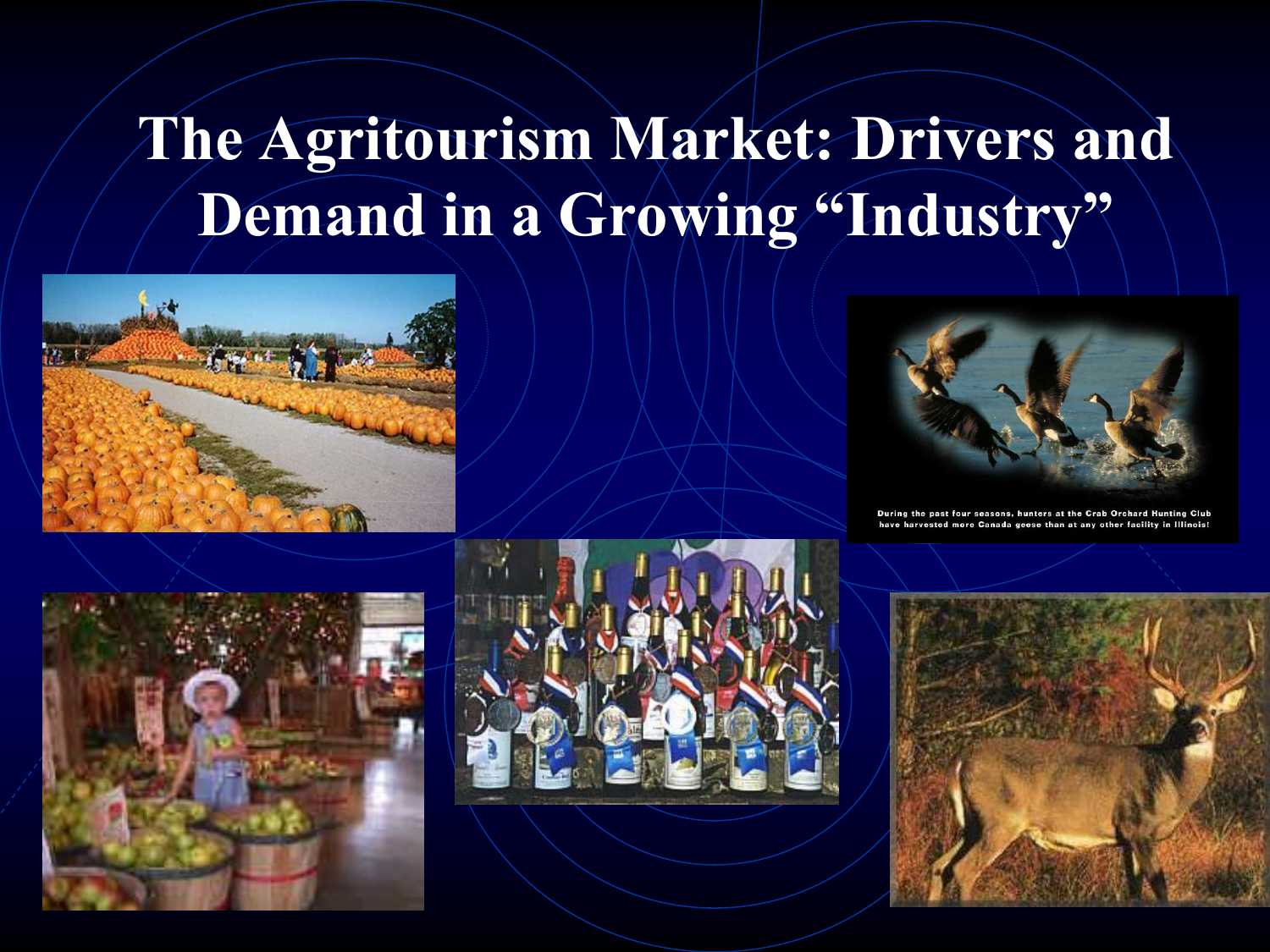## Thought Provoking Information

• Butterflies taste with their feet.

• Star Fish have no brains.

• Right-handed people live on average, 9 years longer than left-handed people.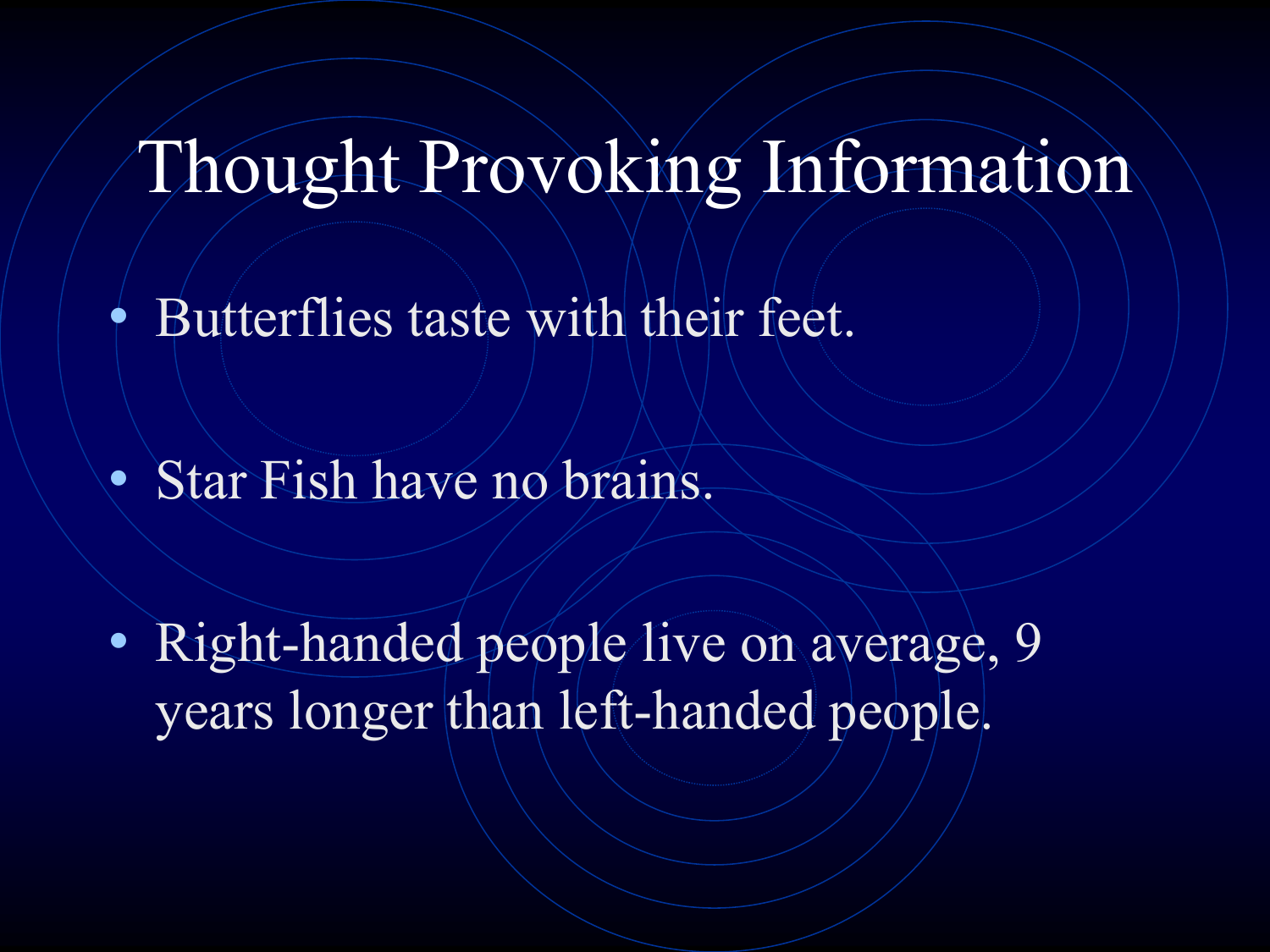## Topics of Discussion

- Overview and Trends
- Producer Networking & Education
- Agritourism Leadership
- Liability & Risk Management
- Producer Viewpoint/Business development
- The Big Picture USDA & Regional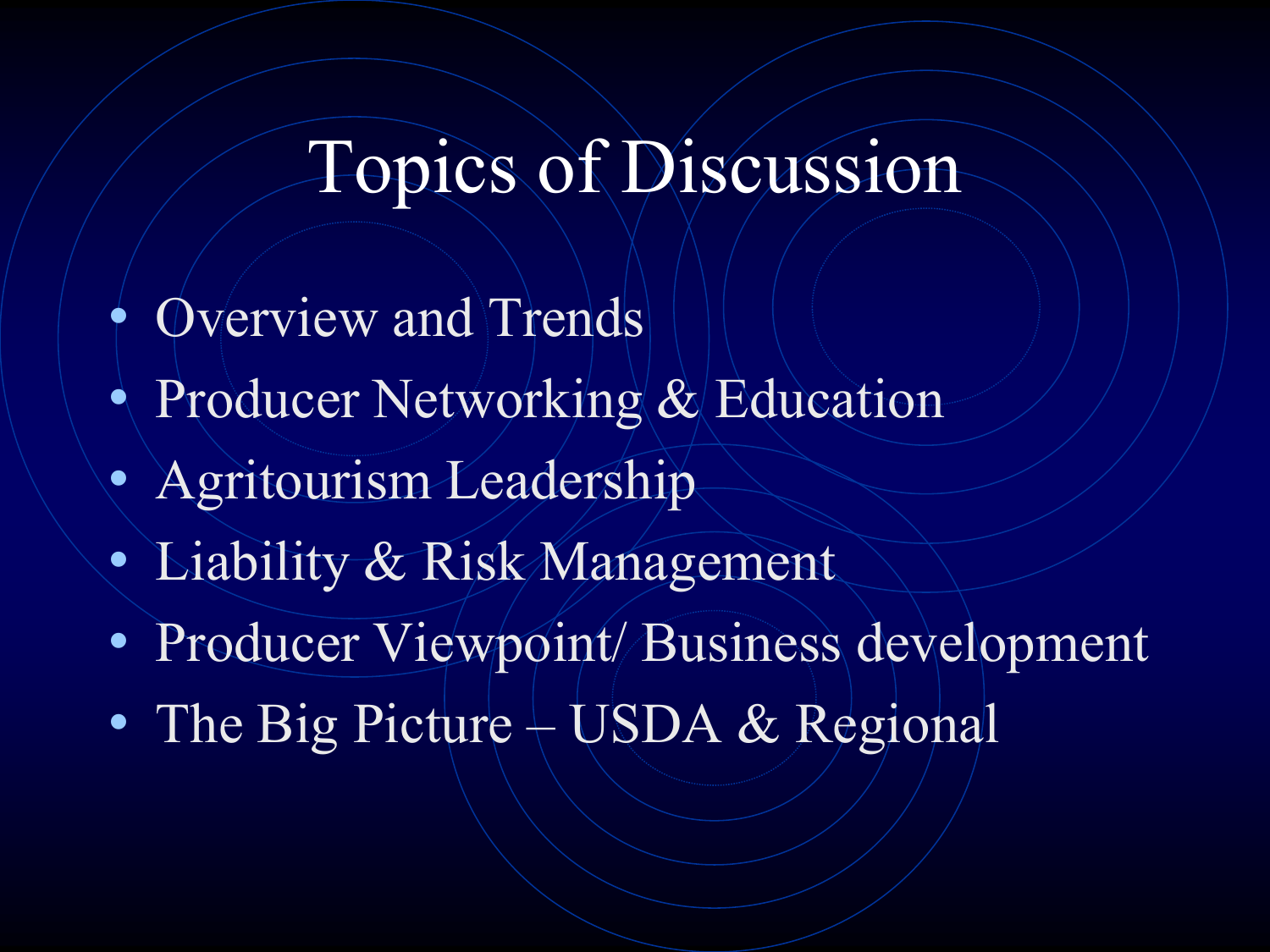#### What is Agritourism?

• Any business activity that brings the public to a farm/rural setting in an effort to market farm raised or produced products or the enjoyment of related outdoor activities.

• Many more

• Basically, a marketing tool used to bring direct marketing to the farm rather than taking the product to the customer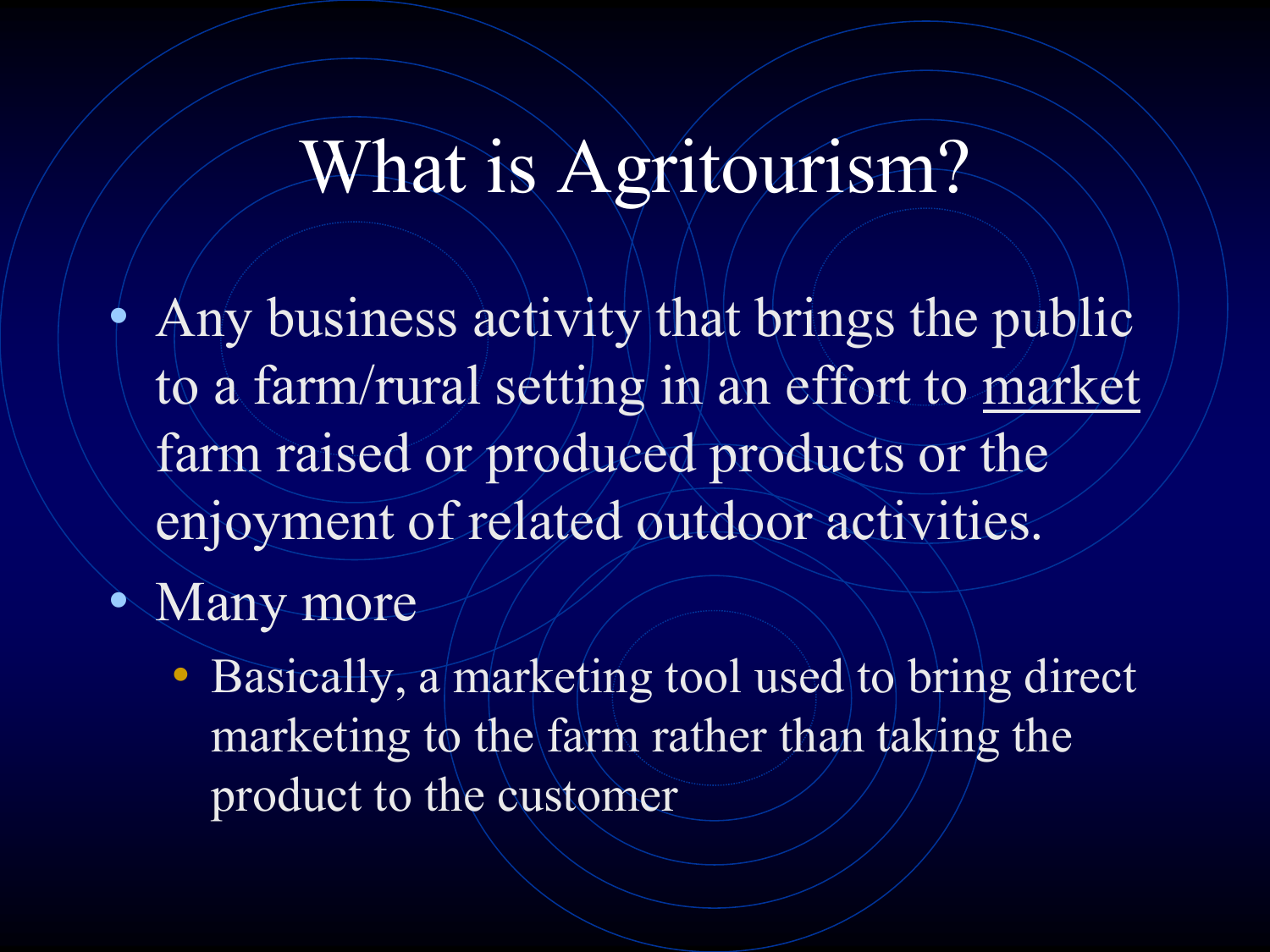## Agritourism: A "New" Direction in Agriculture?

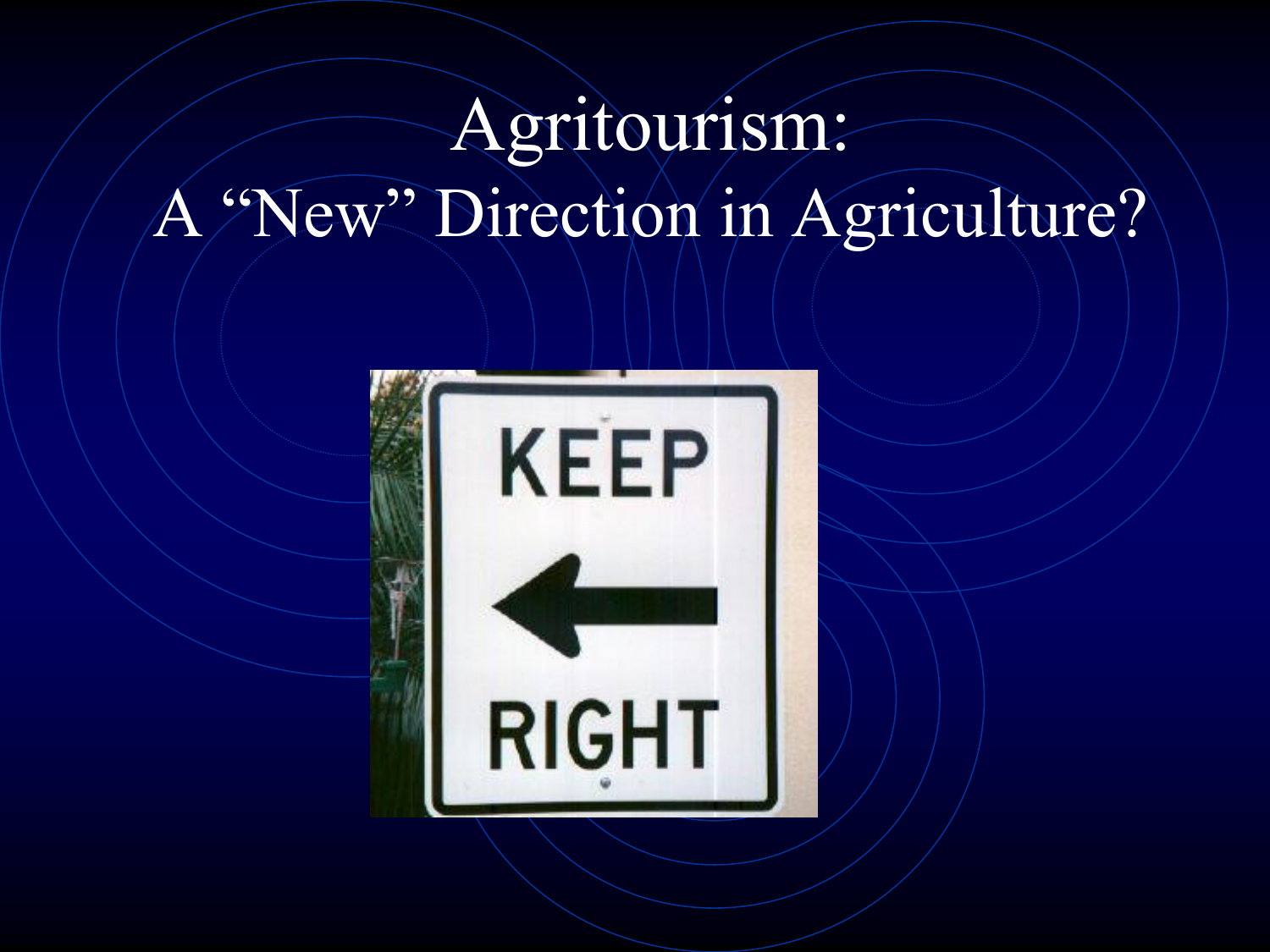#### Agritourism Basics

• Most producers recognize agritourism as MARKTING TOOL more than an Industry.

• Agritourism is not a "Big farm, Small farm" issue.

• Competitors can be your "friend"

• Complimentary Competition?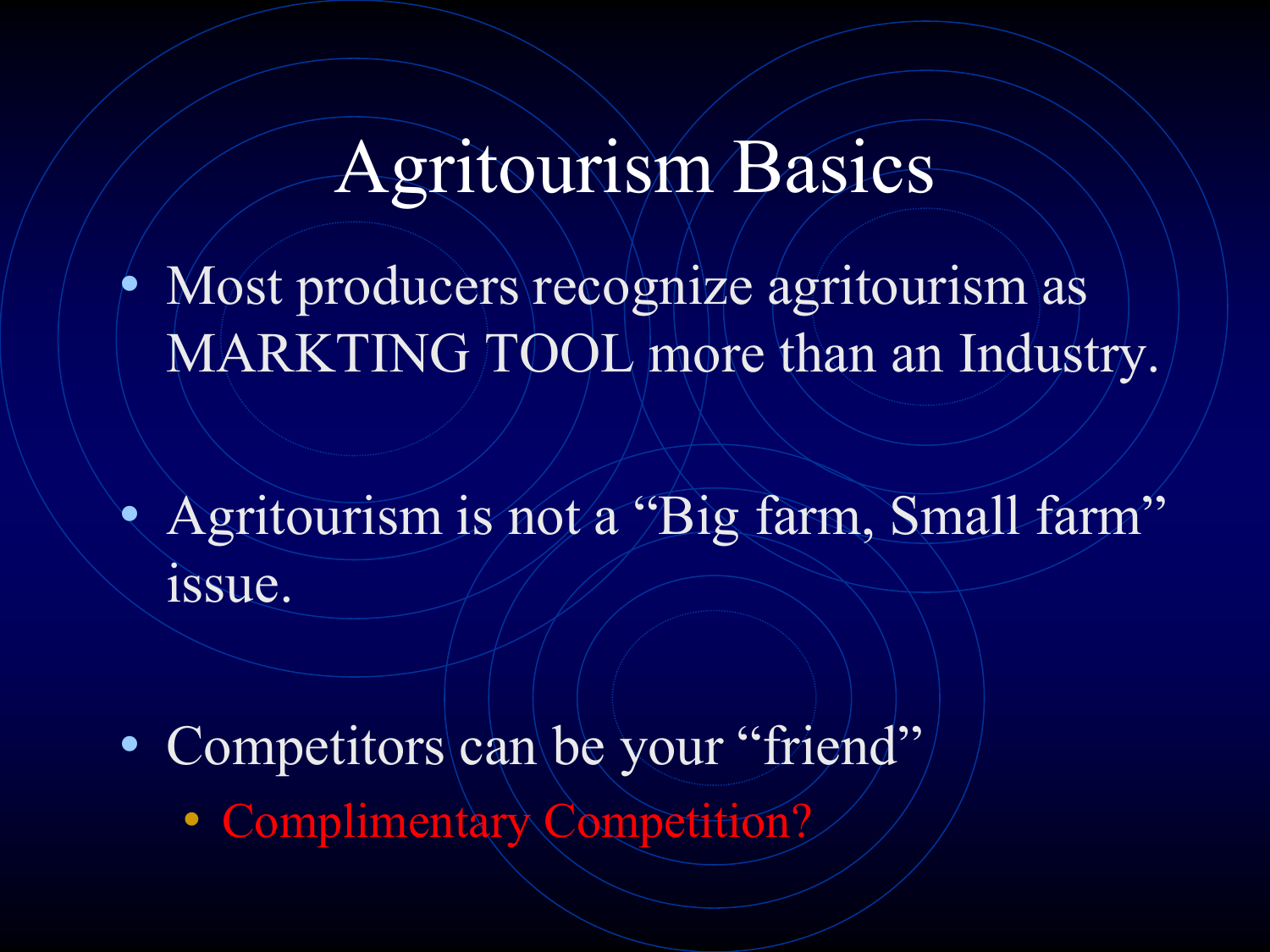## Agritourism In Action

- **Wineries**
- Bed & Breakfasts
- Hunting Clubs
- Farm Markets
- Corn Mazes
- Pumpkin farms
	- School tours
- Festivals
	- Shrimp, wine  $\&$ horseradish
	- Heritage tours
	- Nature based

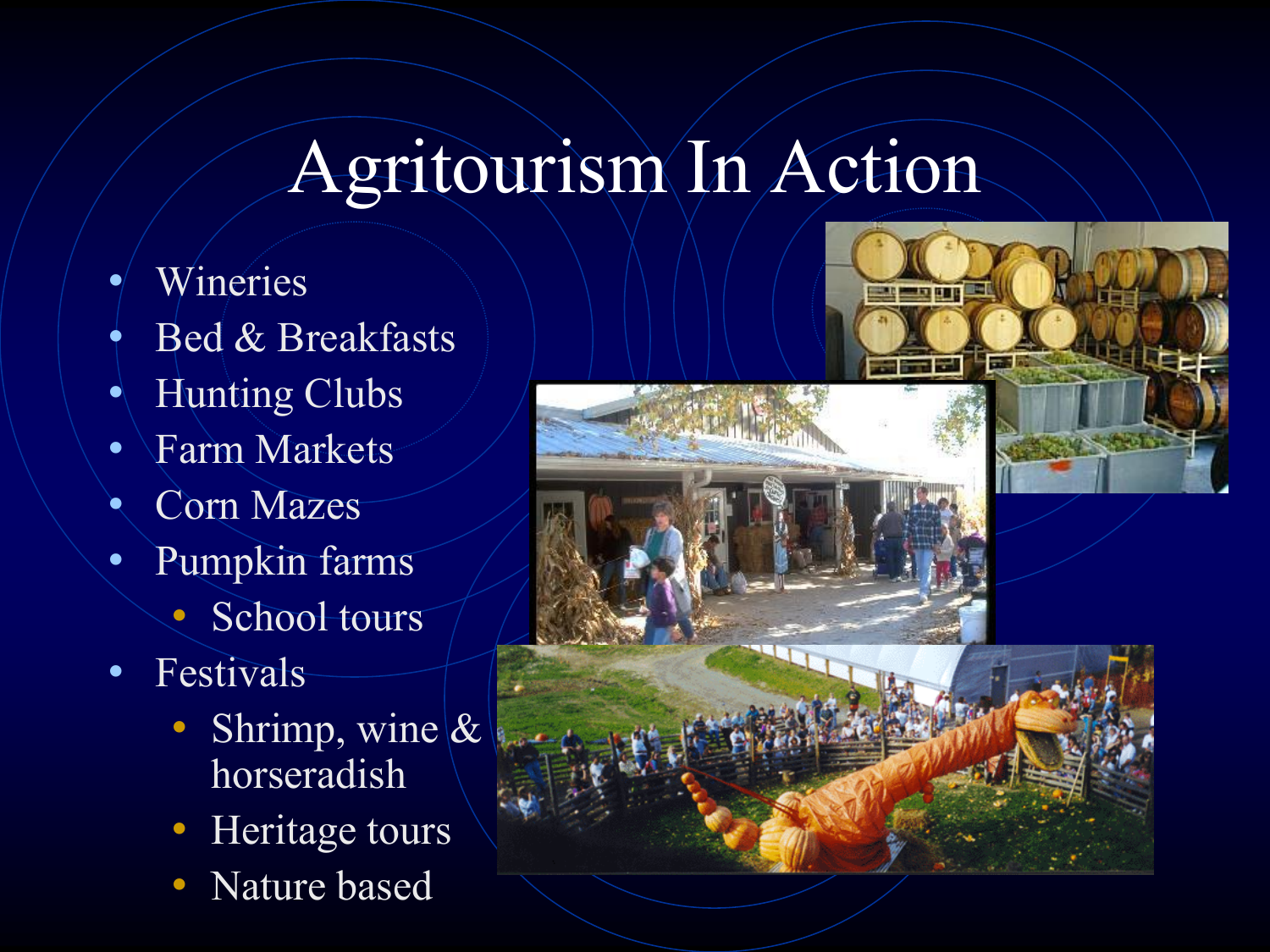What is the Motivation Behind Agritourism Development

- Inadequate farm profits
- Farm diversification **(need more than cows and sows)**
- Efforts to improve utilization of all farm resources
- Develop hobbies/into profitable businesses
- Retirement
- Many more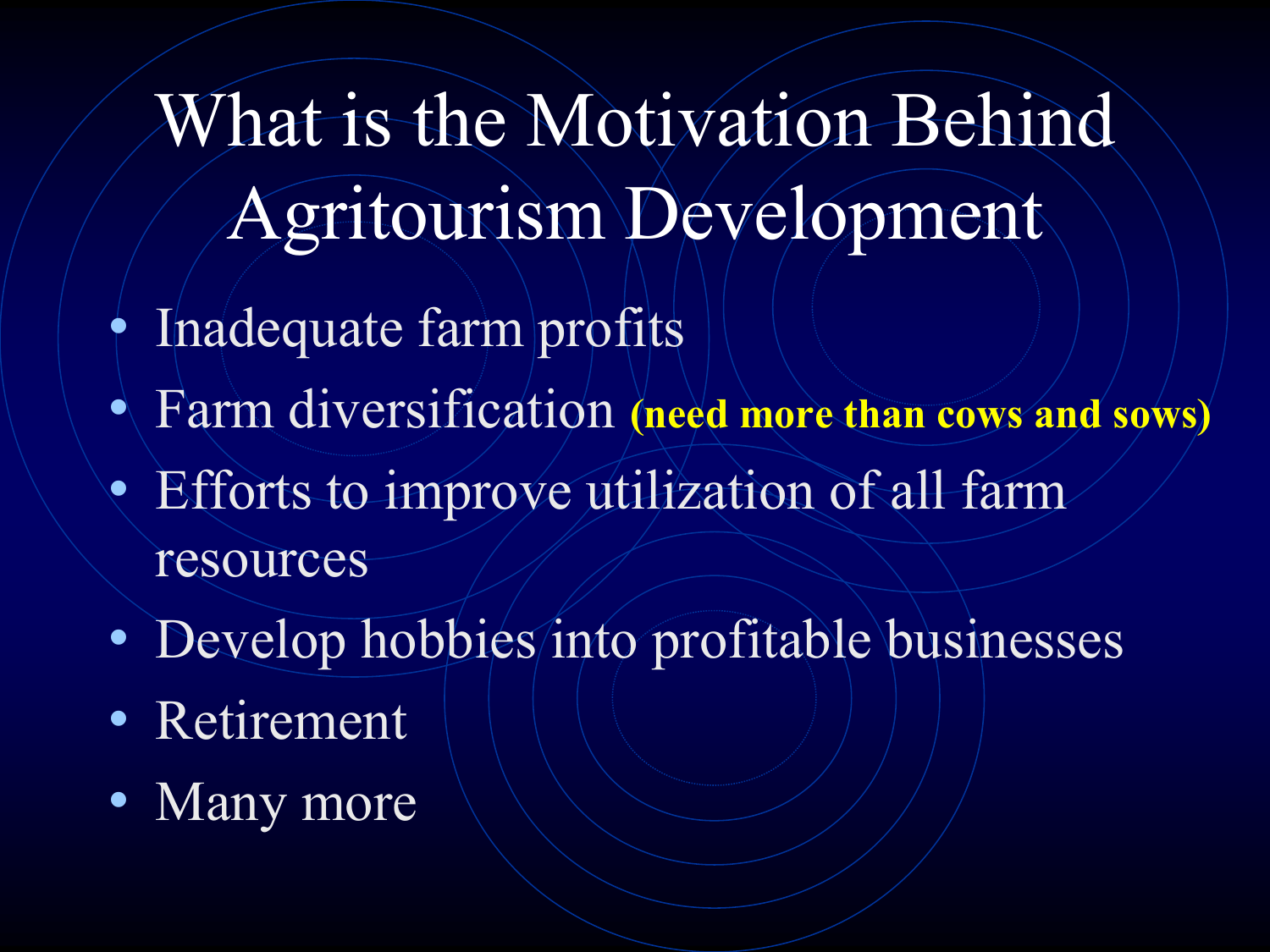## Knowing The Customer

- $\bullet$  Who are they?
- What do they like?
- What don't they like?
- What are their expectations?
- What are they willing to pay?
- How far are they willing to travel?

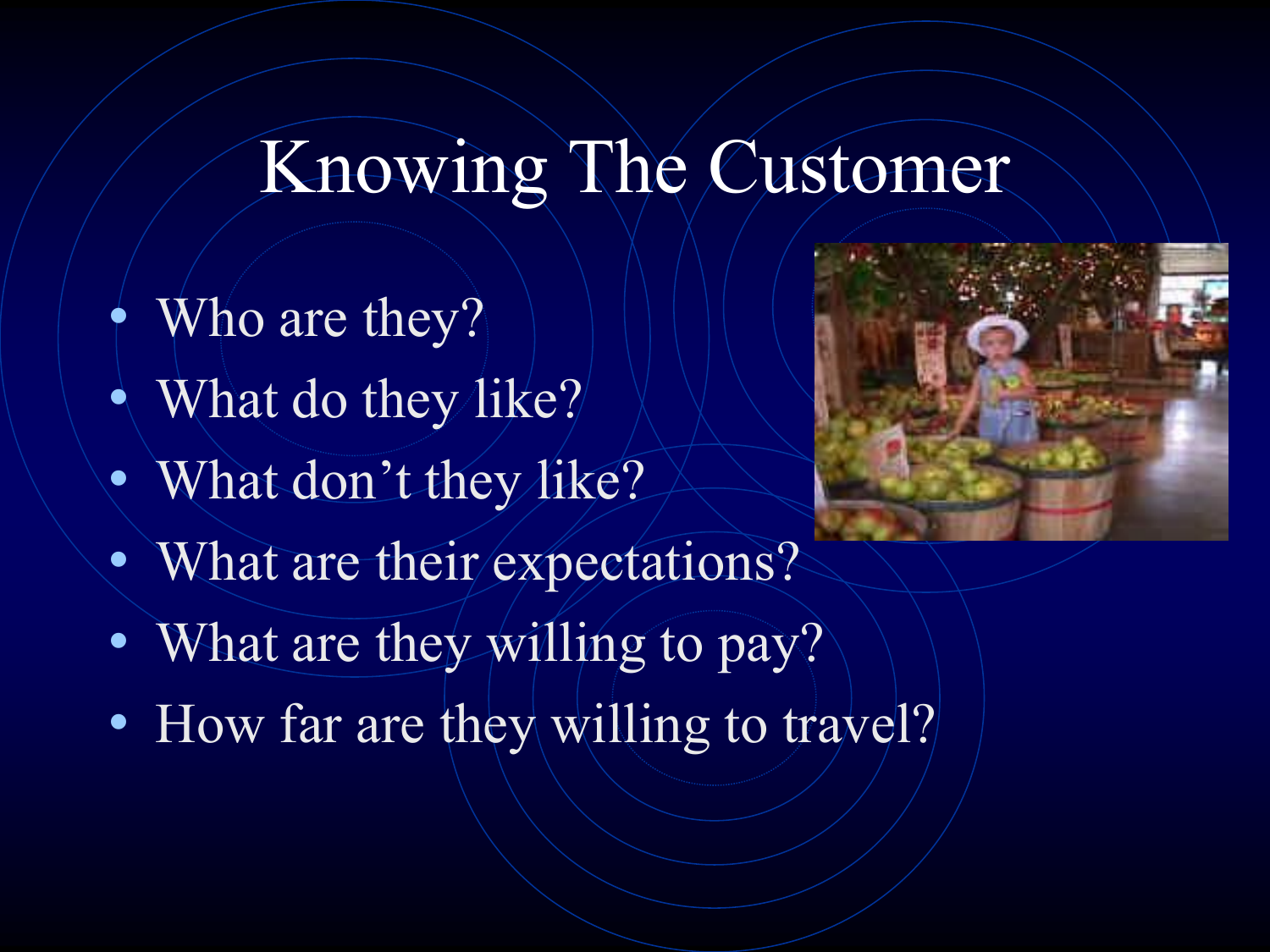## Be Smart; Be Strategic

- Know your market
- Know what makes you unique
- Know your competition
- Let the trends in the market place set the course for marketing the farm marketing operation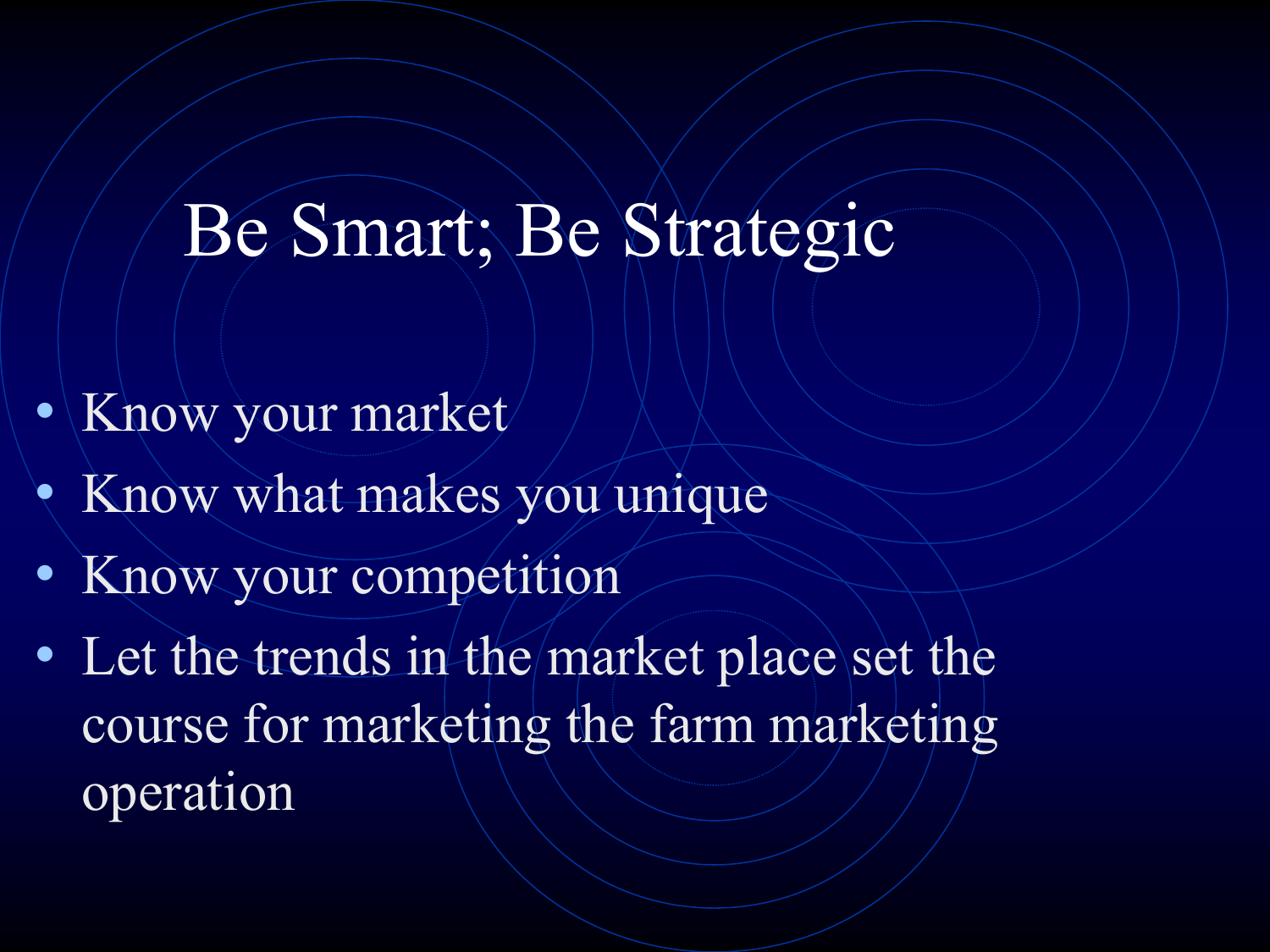#### Current Trends Impacting Agritourism

- The "Locavore" Trend
- Concerns about Health and Obesity
- An Economic Crisis that Brings Us back to **Basics**
- The Green Movement
- Demographic Shifts are Changing the Face of the Consumer
	- Especially where diet is concerned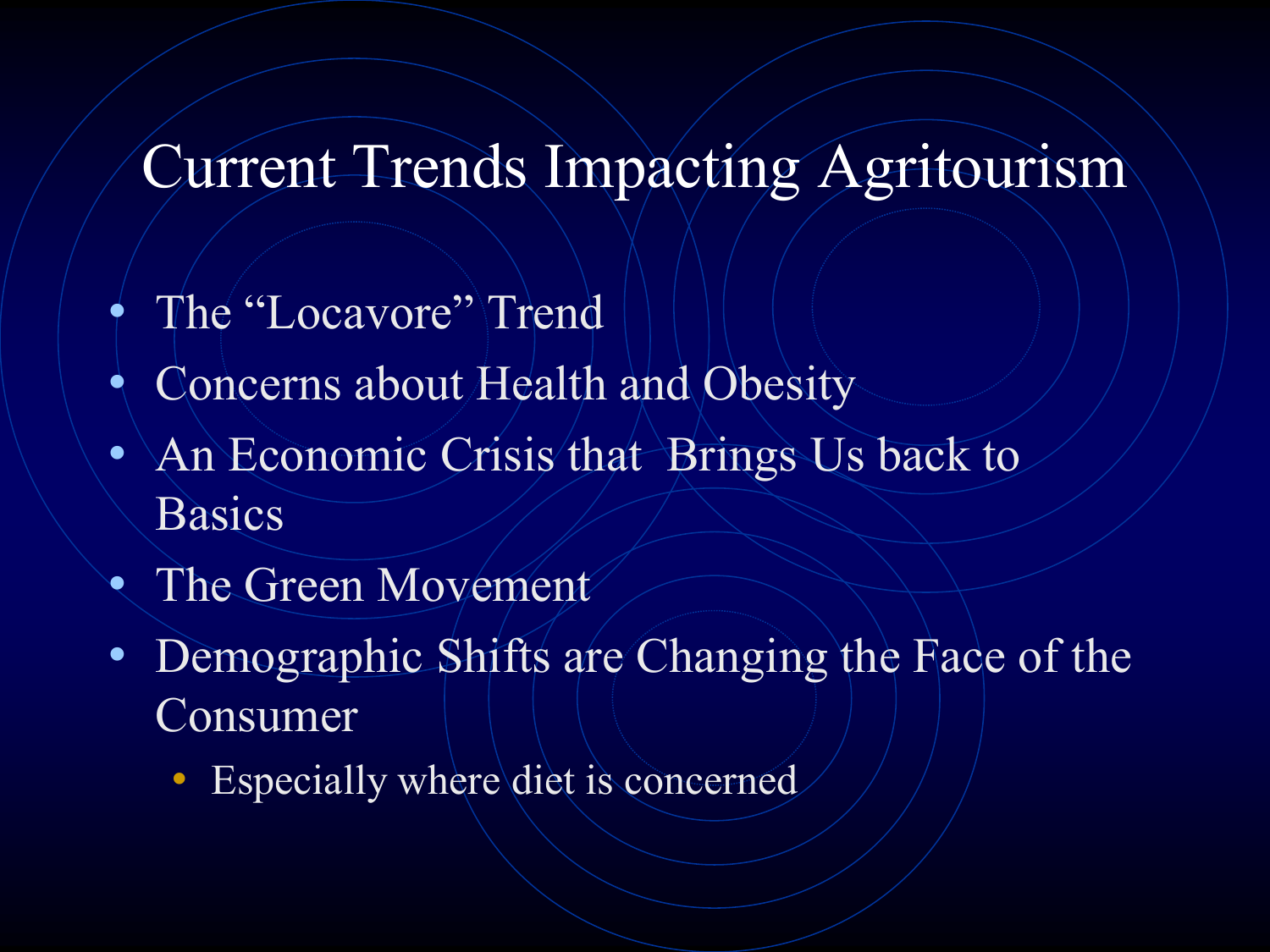# Understand the Demographics…We are What We Eat!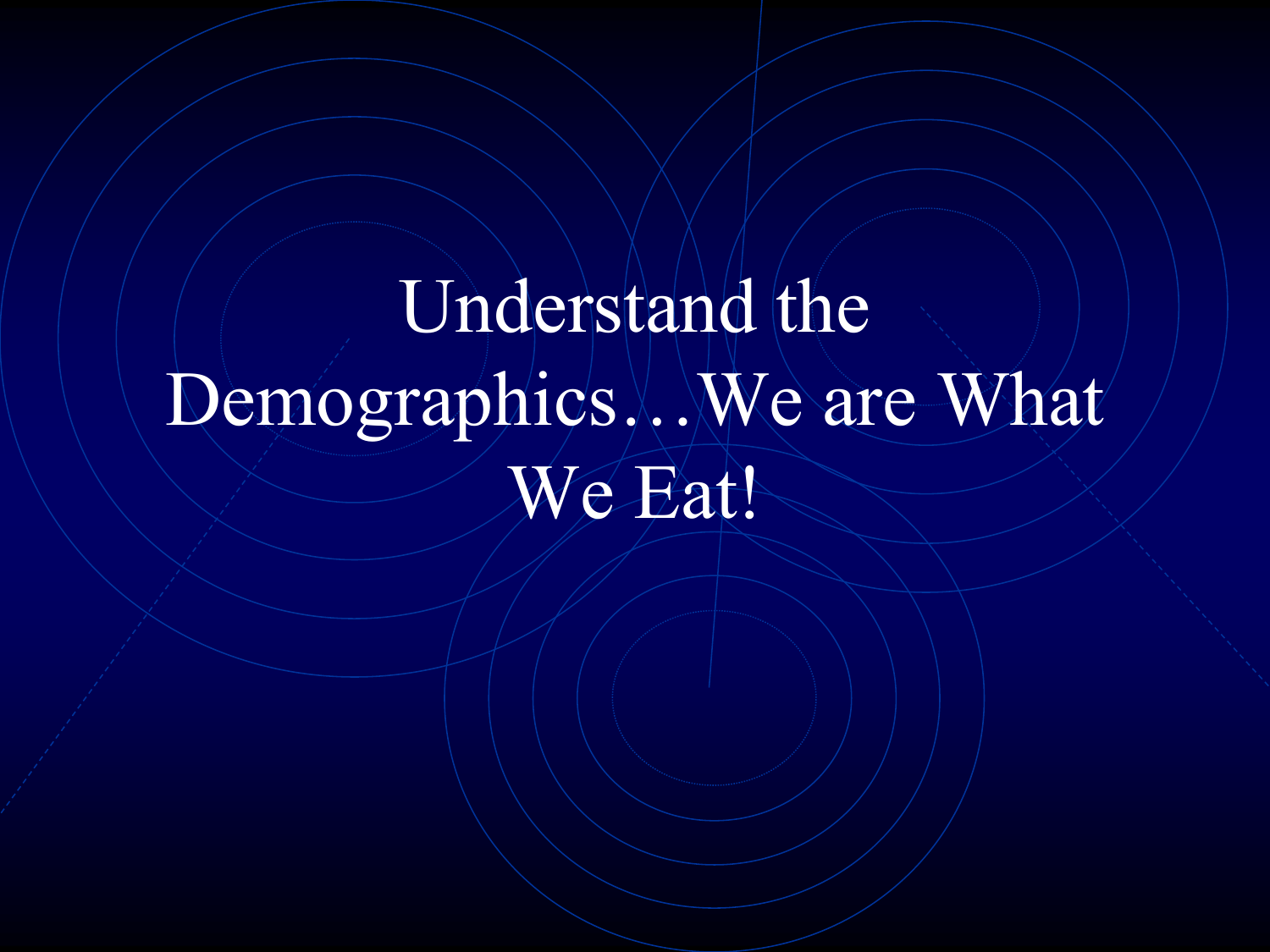## Todays Consumers are……..

- Wealthier
- Older
- More educated
- More ethnically diverse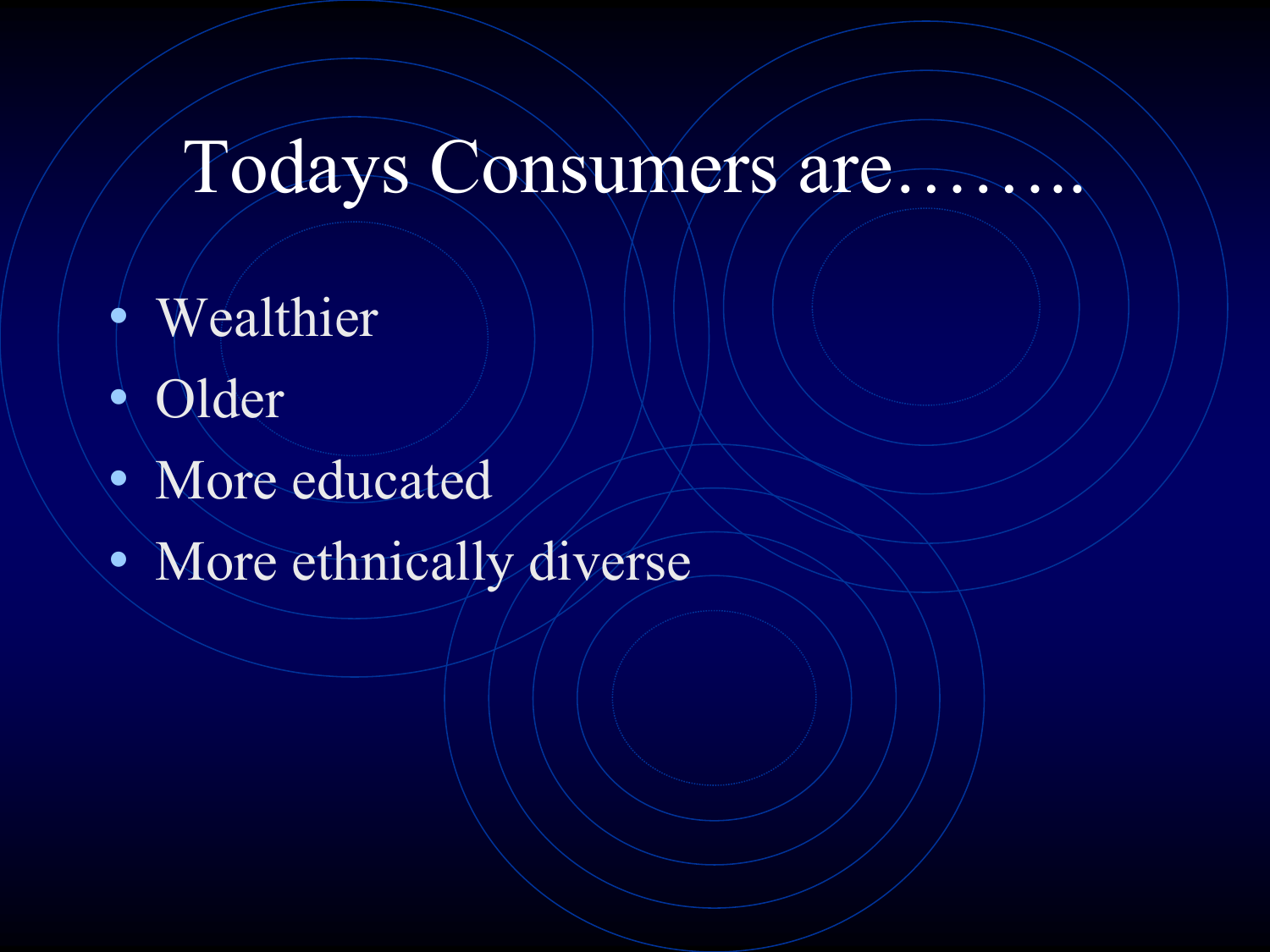#### Wealthy Consumers

- More dining away from home
- Price often a secondary consideration
- Higher demand for fruits vegetables, yogurt and cheese
- Increased demand for quality and convenience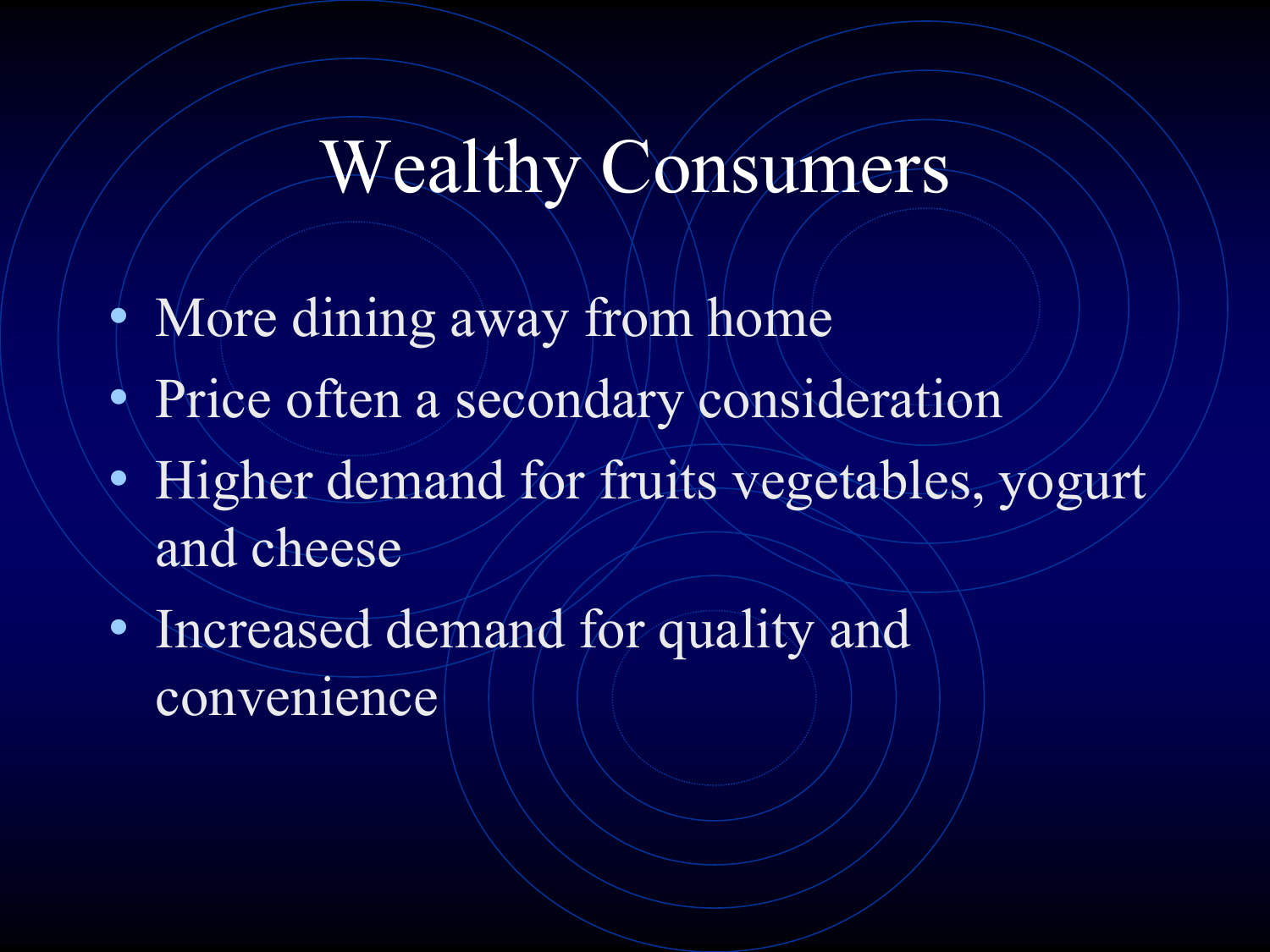#### Older consumers

- A greater emphasis on healthy foods
- More likely to eat fruits vegetables and pork
- Eat less
- "Taste buds" looking for diversity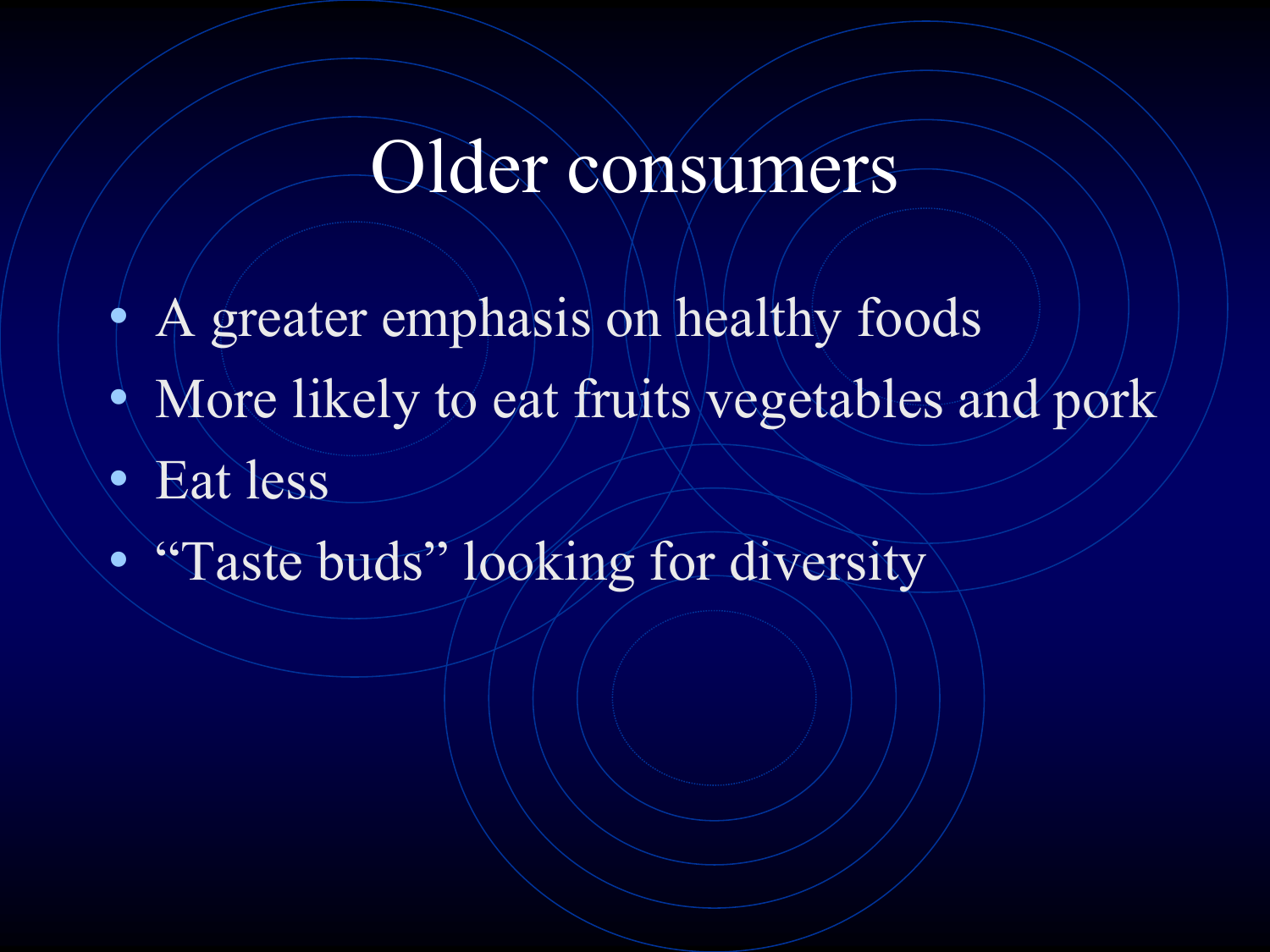#### Educated consumers

- Demand for greater accountability by manufacturers and producers
- Higher demand for organic products
- Greater concerns about food safety
- More likely to want healthier food alternatives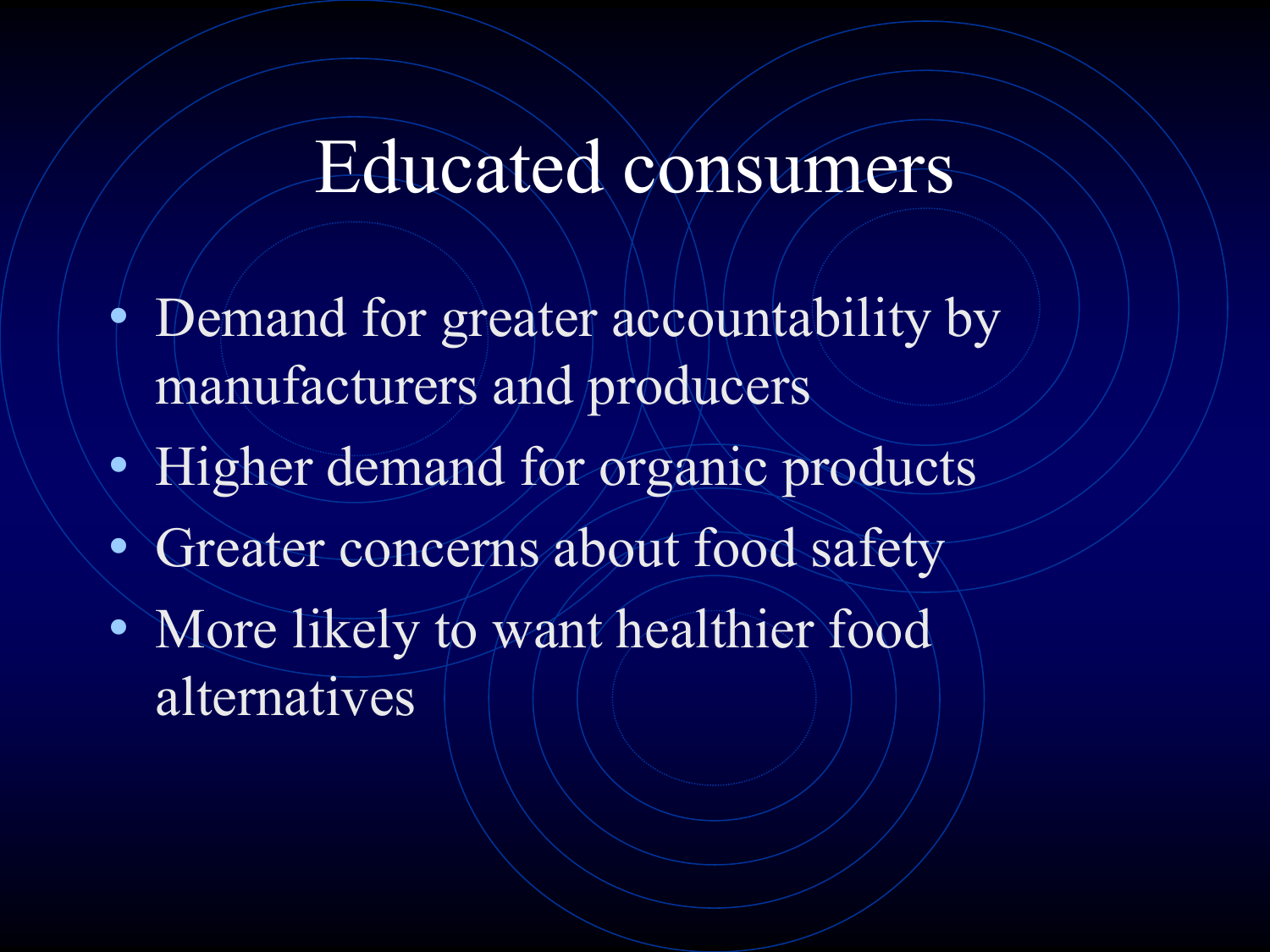## Ethnic Consumers

- Immigration now accounts for one third or more of annual population growth
- Producers must respond to the needs of populations that neither look nor think like they do.
- Ethnic populations will destroy attempts to define the typical consumer
- Expanding ethnic cuisines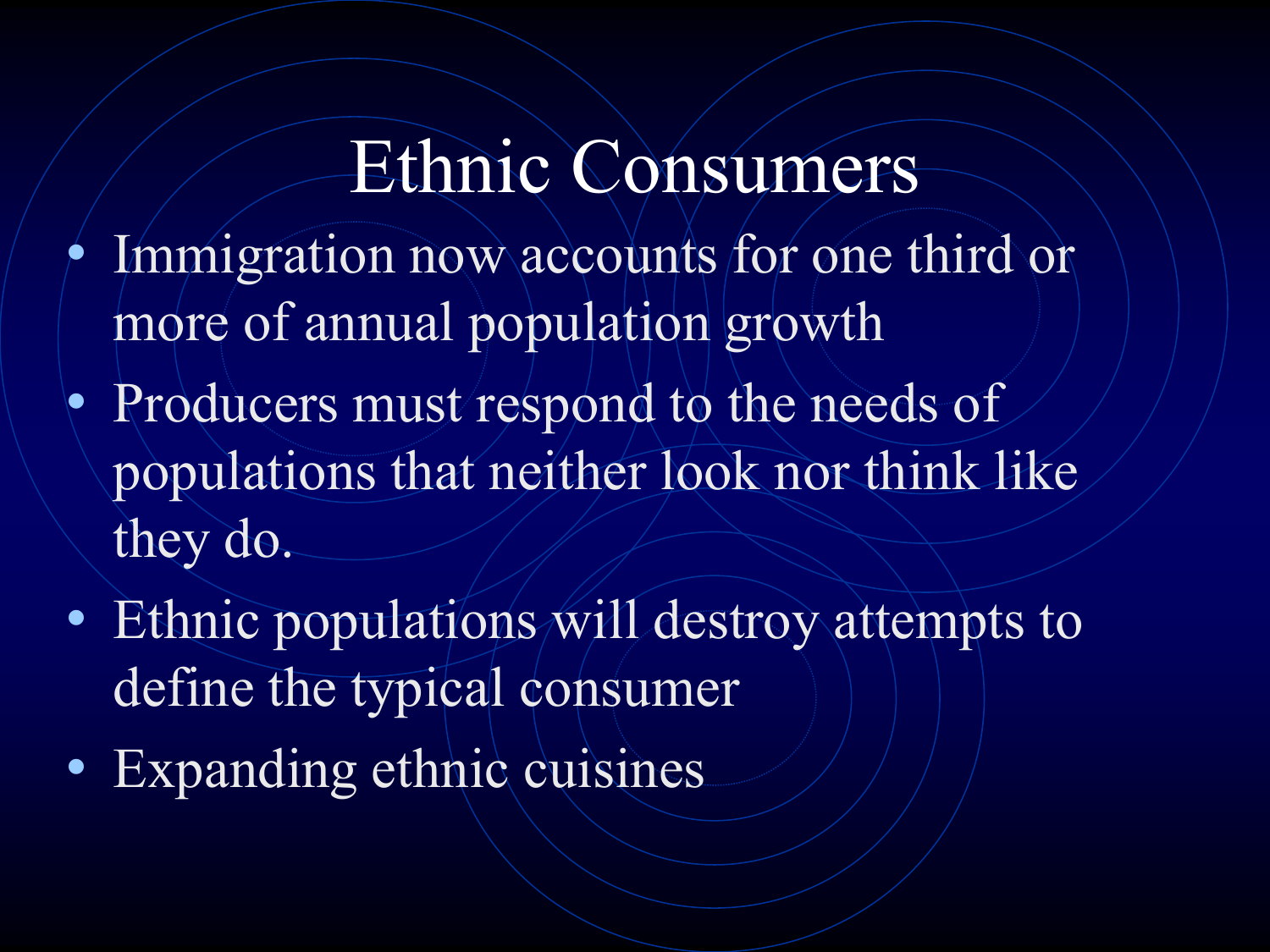## Considerations for Development

- *Identify available resources and limitations* 
	- Physical
	- Human
	- Financial
	- Educational
	- **Regulatory**
- Zoning
- FSA Regulations
- Liability
- Business Structure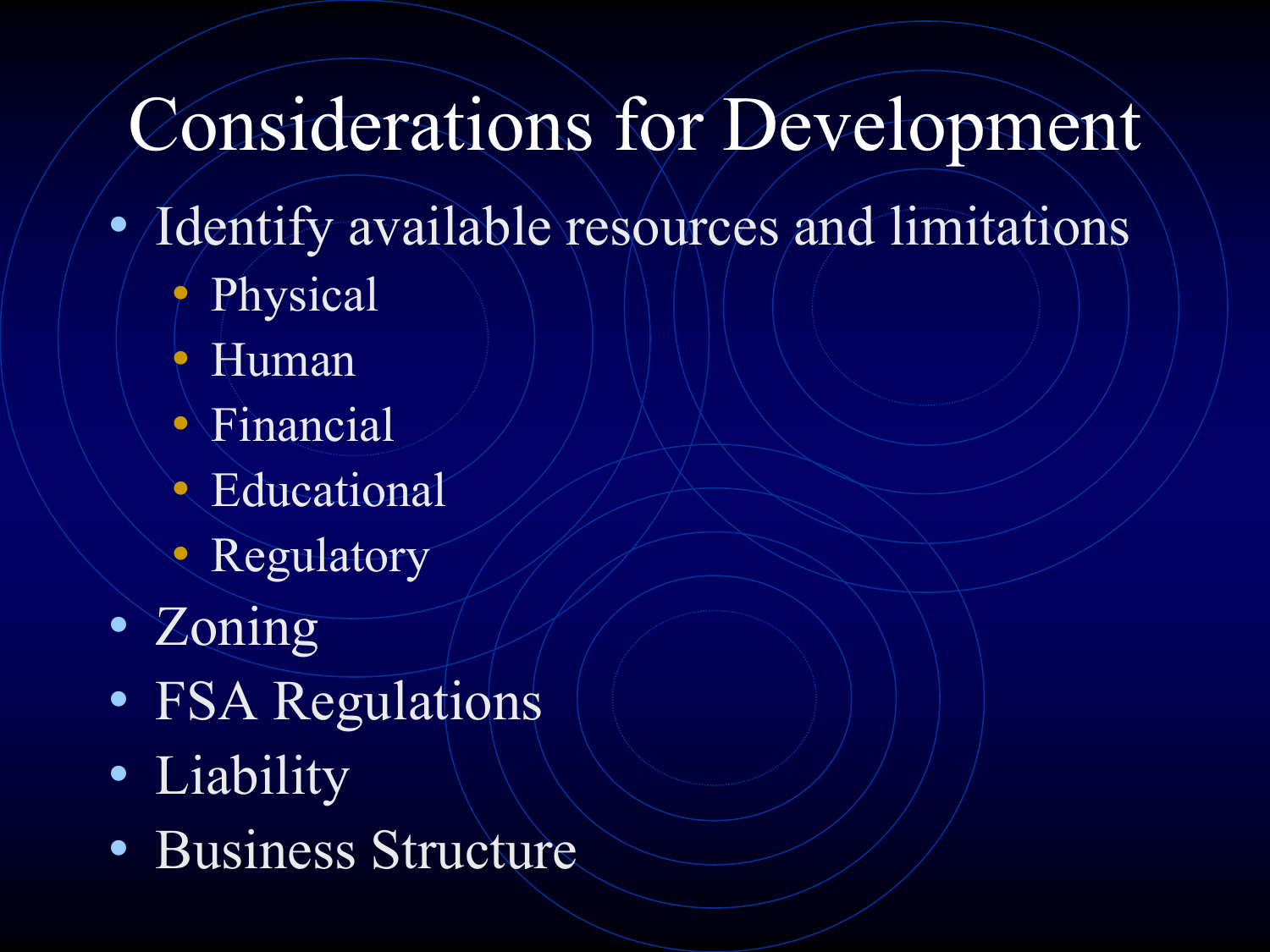## Differing Opinions on Opportunity



How many legs does this elephant have?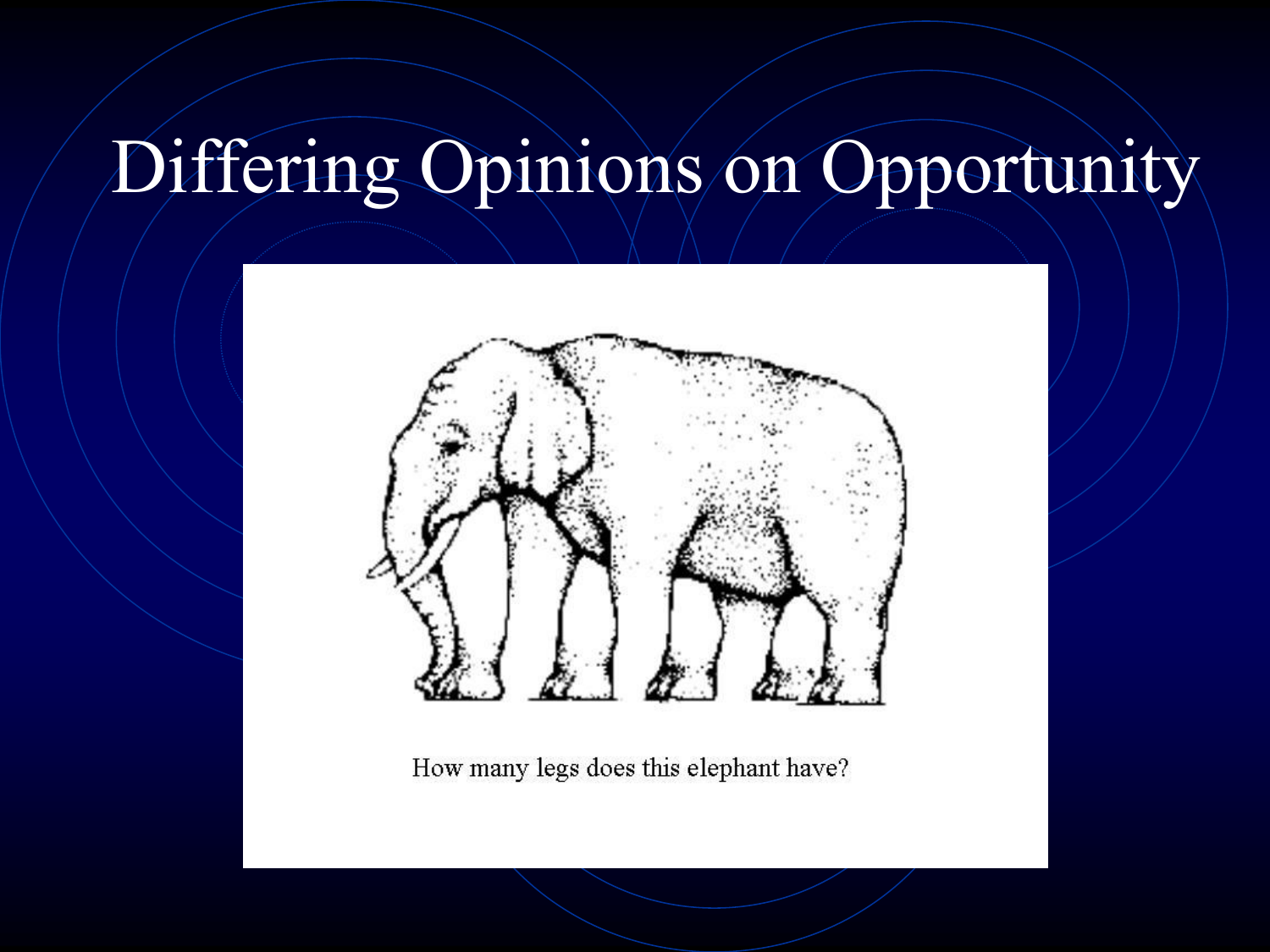# What is a "normal" farming activity?

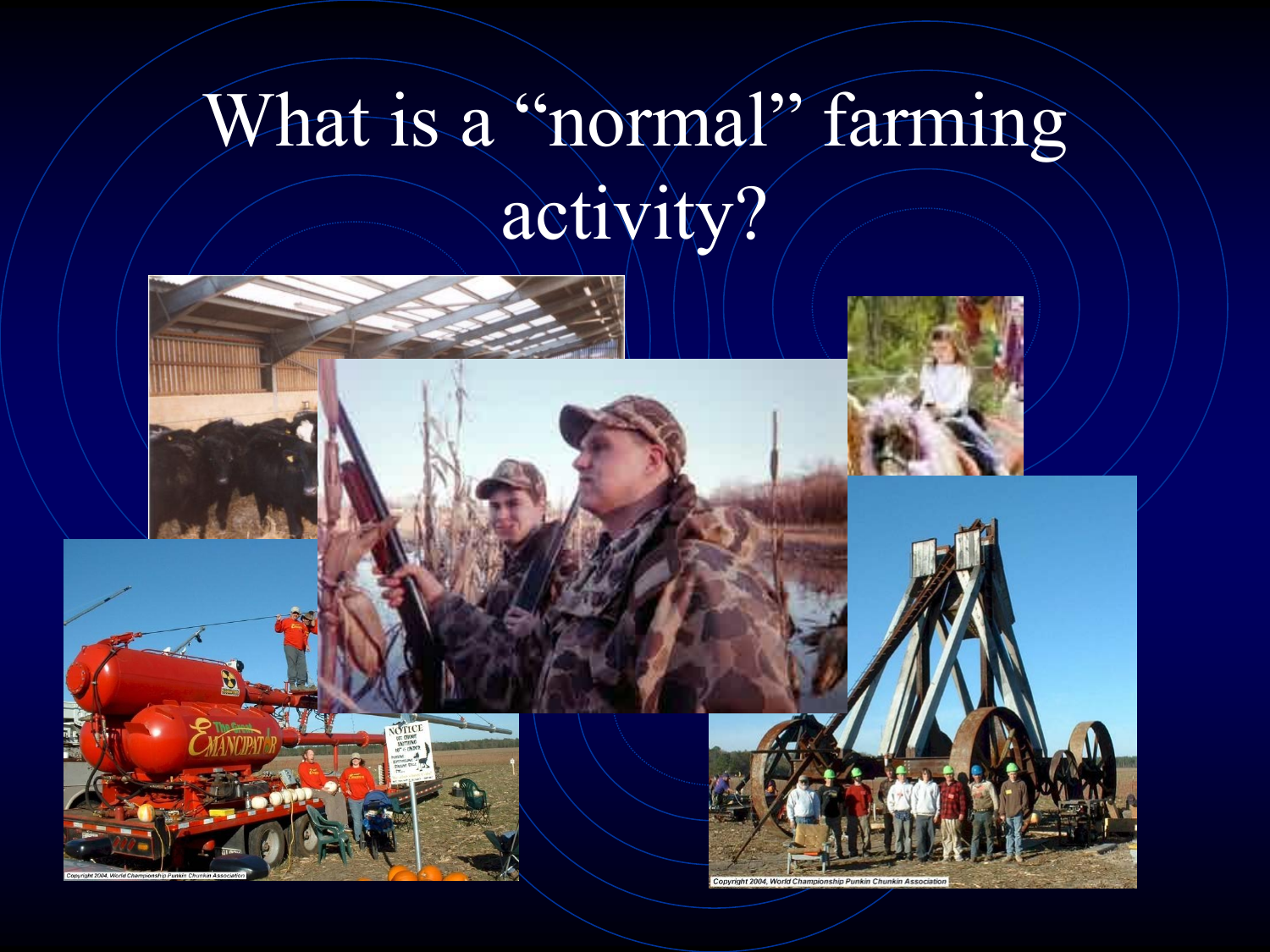## Licensing/Regulations

- Fee Hunting (DNR)
	- Waterfowl license
	- Game Farm License
	- Deer and turkey outfitters license
- Health Department
- DOA
- Sales Tax Collection
- 



• BATF **Do your research ahead of time!!**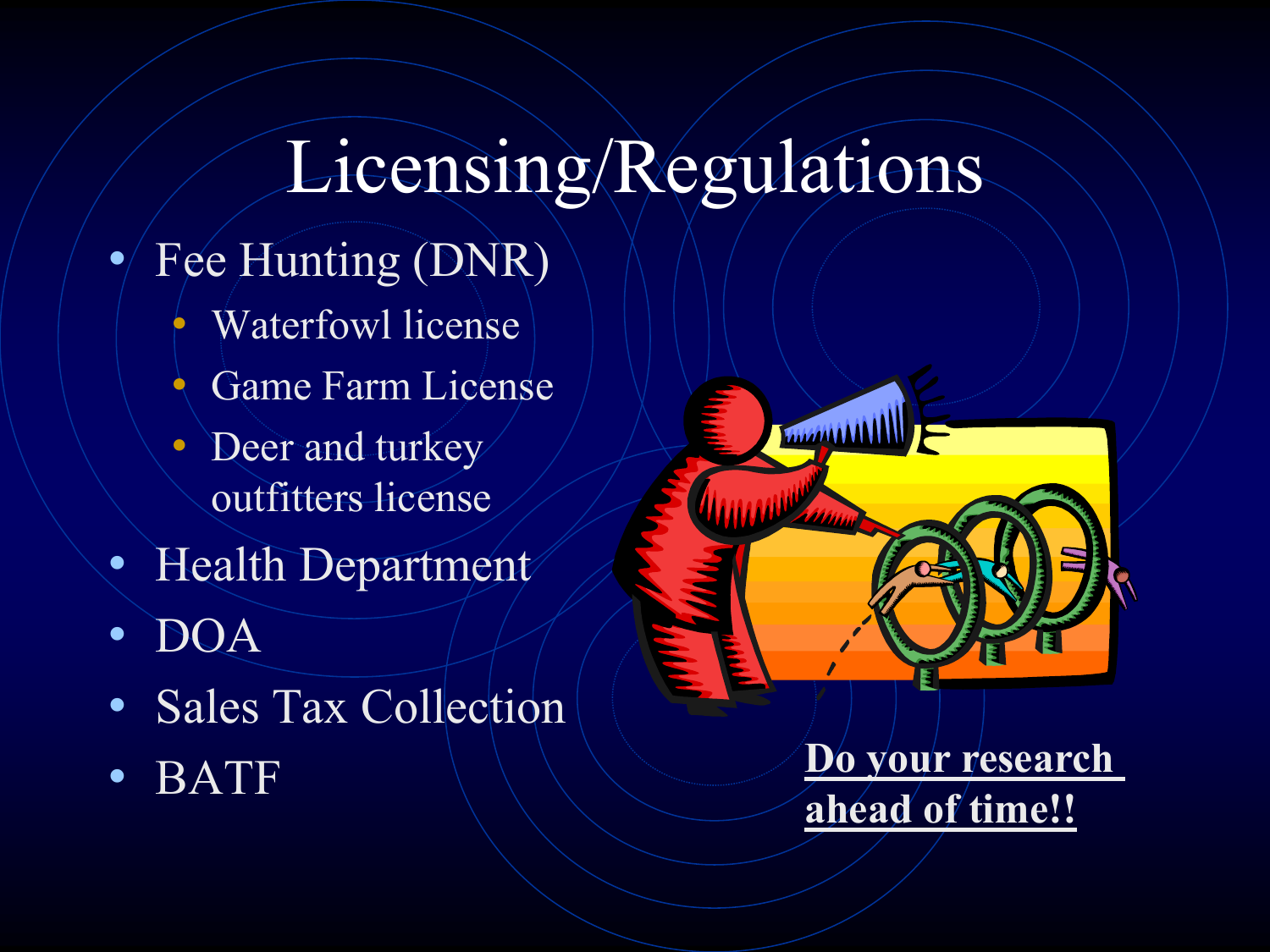# Agritourism

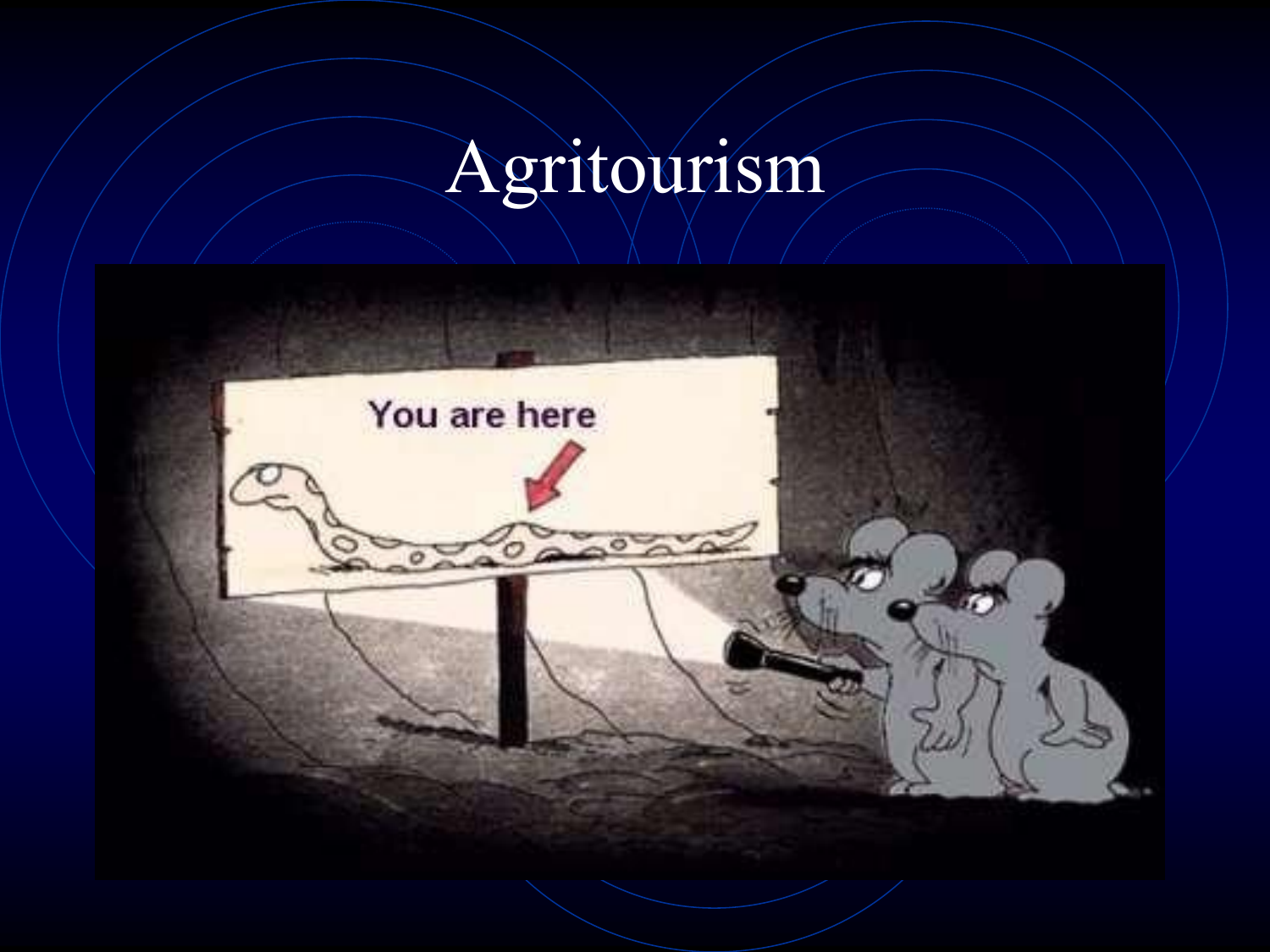## Most Overlooked Resources

- Chambers of Commerce
- Local CVB's
- RTDO's

• Many farmers and rural residents view these as "city" resources